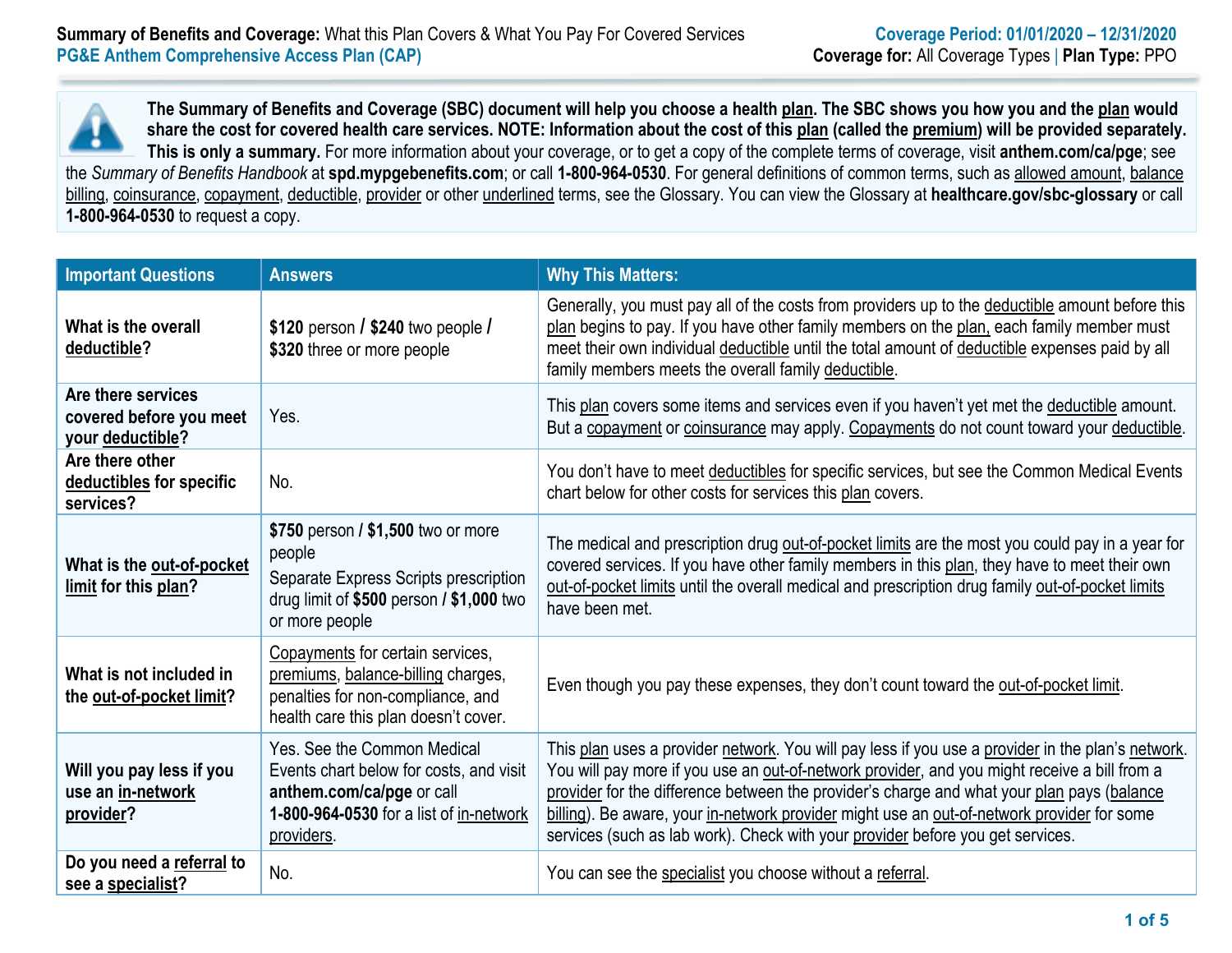A

All **copayment** and **coinsurance** costs shown in this chart are after your **deductible** has been met, if a **deductible** applies.

| <b>Common</b>                                                                                                                                                                                       |                                                     | <b>What You Will Pay</b>                                                      |                                                                               | <b>Limitations, Exceptions, &amp; Other Important</b>                                                                                                                                                                                                                         |  |
|-----------------------------------------------------------------------------------------------------------------------------------------------------------------------------------------------------|-----------------------------------------------------|-------------------------------------------------------------------------------|-------------------------------------------------------------------------------|-------------------------------------------------------------------------------------------------------------------------------------------------------------------------------------------------------------------------------------------------------------------------------|--|
| <b>Medical Event</b>                                                                                                                                                                                | <b>Services You May Need</b>                        | <b>In-Network Provider</b><br>(You will pay the least)                        | <b>Out-of-Network Provider</b><br>(You will pay the most)                     | <b>Information</b>                                                                                                                                                                                                                                                            |  |
| If you visit a<br>health care<br>provider's office<br>or clinic                                                                                                                                     | Primary care visit to treat an injury<br>or illness | \$10 copay/visit                                                              | \$10 copay/visit                                                              | None                                                                                                                                                                                                                                                                          |  |
|                                                                                                                                                                                                     | Specialist visit                                    | \$20 copay/visit                                                              | \$20 copay/visit                                                              | None                                                                                                                                                                                                                                                                          |  |
|                                                                                                                                                                                                     | Select preventive care/screening/<br>immunization   | \$10 copay/visit primary<br>care physician and \$20<br>copay/visit specialist | \$10 copay/visit primary<br>care physician and \$20<br>copay/visit specialist | There may be other levels of copays or<br>coinsurance that are contingent on what services<br>are provided. See CAP at a Glance in the Union 2011<br>edition of the Summary of Benefits Handbook at<br>spd.mypgebenefits.com (paper copy, pp. 144-145<br>Union 2011 edition). |  |
|                                                                                                                                                                                                     | Other practitioner office visit                     | 20% coinsurance for<br>chiropractic &<br>acupuncture                          | 20% coinsurance for<br>chiropractic & acupuncture                             | Coverage is limited to 20 visits/year for<br>acupuncture.                                                                                                                                                                                                                     |  |
| If you have a test                                                                                                                                                                                  | Diagnostic test (X-ray, blood work)                 | 10% coinsurance                                                               | 10% coinsurance                                                               | None                                                                                                                                                                                                                                                                          |  |
|                                                                                                                                                                                                     | Imaging (CT/PET scans, MRIs)                        | 10% coinsurance                                                               | 10% coinsurance                                                               | None                                                                                                                                                                                                                                                                          |  |
| If you need drugs<br>to treat your<br>illness or<br>condition<br>More information<br>about<br>prescription drug<br>coverage is<br>available by calling<br><b>Express Scripts:</b><br>1-800-718-6590 | Generic drugs                                       | Retail: 15% coinsurance<br>Mail order: 10%<br>coinsurance                     | Retail: 20% coinsurance<br>Mail order: N/A                                    | 5% penalty for using retail for maintenance drugs<br>after 3 fills.                                                                                                                                                                                                           |  |
|                                                                                                                                                                                                     | Preferred brand drugs                               | Retail: 25% coinsurance<br>Mail order: 20%<br>coinsurance                     | Retail: 30% coinsurance<br>Mail order: N/A                                    | 5% penalty for using retail for maintenance drugs<br>after 3 fills. Penalty may apply if generic available.                                                                                                                                                                   |  |
|                                                                                                                                                                                                     | Non-preferred brand drugs                           | Retail: 25% coinsurance<br>Mail order: 20%<br>coinsurance                     | Retail: 30% coinsurance<br>Mail order: N/A                                    | 5% penalty for using retail for maintenance drugs<br>after 3 fills. Penalty may apply if generic available.                                                                                                                                                                   |  |
|                                                                                                                                                                                                     | <b>Specialty drugs</b>                              | Covered as any other<br>drug                                                  | Covered as any other drug                                                     | 5% penalty may apply for using retail after 3 fills.                                                                                                                                                                                                                          |  |
| If you have<br>outpatient<br>surgery                                                                                                                                                                | Facility fee (e.g., ambulatory<br>surgery center)   | \$35 copay/visit                                                              | \$35 copay/visit                                                              | Copay waived if admitted.                                                                                                                                                                                                                                                     |  |
|                                                                                                                                                                                                     | Physician/surgeon fees                              | 0% coinsurance                                                                | 0% coinsurance                                                                | None                                                                                                                                                                                                                                                                          |  |
| If you need<br>immediate<br>medical attention                                                                                                                                                       | Emergency room care                                 | \$35 copay/visit                                                              | \$35 copay/visit                                                              | Copay waived if admitted.                                                                                                                                                                                                                                                     |  |
|                                                                                                                                                                                                     | <b>Emergency medical transportation</b>             | 0% coinsurance                                                                | 0% coinsurance                                                                | None                                                                                                                                                                                                                                                                          |  |
|                                                                                                                                                                                                     | Urgent care                                         | \$10 copay/visit primary<br>care; \$20 copay/visit<br>specialist              | \$10 copay/visit primary<br>care; \$20 copay/visit<br>specialist              | None                                                                                                                                                                                                                                                                          |  |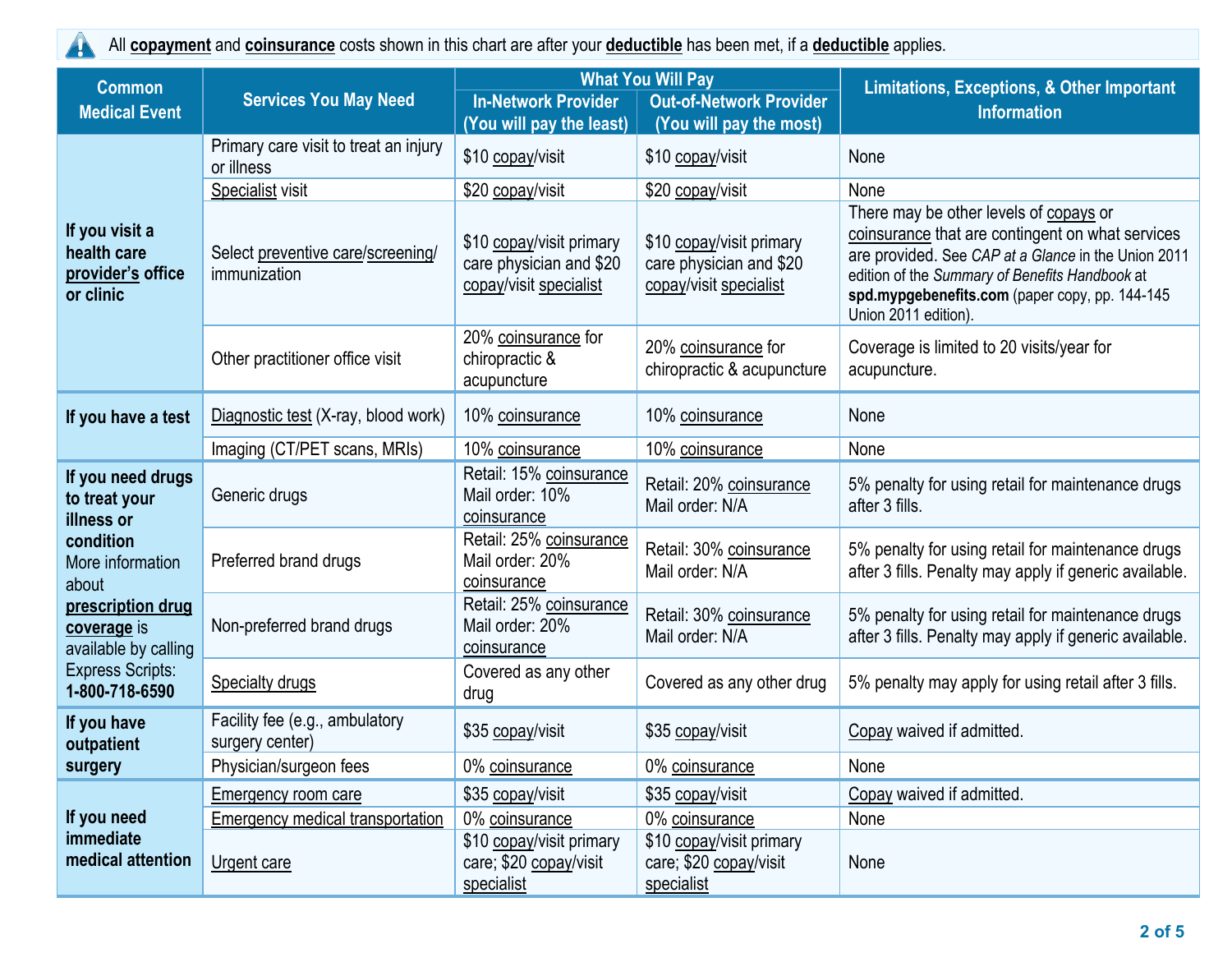| <b>Common</b>                                                                                   |                                              | <b>What You Will Pay</b>                                |                                                           | <b>Limitations, Exceptions, &amp; Other Important</b>                                                                                                                                                                                                                                                                                                                        |  |
|-------------------------------------------------------------------------------------------------|----------------------------------------------|---------------------------------------------------------|-----------------------------------------------------------|------------------------------------------------------------------------------------------------------------------------------------------------------------------------------------------------------------------------------------------------------------------------------------------------------------------------------------------------------------------------------|--|
| <b>Medical Event</b>                                                                            | <b>Services You May Need</b>                 | <b>In-Network Provider</b><br>(You will pay the least)  | <b>Out-of-Network Provider</b><br>(You will pay the most) | <b>Information</b>                                                                                                                                                                                                                                                                                                                                                           |  |
| If you have a<br>hospital stay                                                                  | Facility fee (e.g., hospital room)           | $$100$ copay                                            | $$100$ copay                                              | Preauthorization required; \$300 penalty if not<br>obtained for non-emergency care.                                                                                                                                                                                                                                                                                          |  |
|                                                                                                 | Physician/surgeon fees                       | 0% coinsurance                                          | 0% coinsurance                                            | None                                                                                                                                                                                                                                                                                                                                                                         |  |
| If you need<br>mental health,<br>behavioral<br>health, or<br>substance use<br>disorder services | Outpatient services                          | \$10 copay/individual<br>visit<br>\$5 copay/group visit | \$10 copay/individual visit<br>\$5 copay/group visit      | Mental/behavioral health: No charge for initial<br>visit for medication evaluation.<br>Substance use disorder: No limitations or<br>exceptions.                                                                                                                                                                                                                              |  |
|                                                                                                 | Inpatient services                           | 0% coinsurance                                          | 0% coinsurance                                            | Preauthorization required; \$300 penalty if you fail<br>to notify Beacon Health Options within 48 hours.                                                                                                                                                                                                                                                                     |  |
|                                                                                                 | Office visits                                | \$20 copay/visit                                        | \$20 copay/visit                                          | Diagnostics/X-rays/labwork covered separately.                                                                                                                                                                                                                                                                                                                               |  |
| If you are<br>pregnant                                                                          | Childbirth/delivery professional<br>services | 0% coinsurance                                          | Included in facility fee                                  | Preauthorization required for delivery and all<br>inpatient services; no penalty for failure to                                                                                                                                                                                                                                                                              |  |
|                                                                                                 | Childbirth/delivery facility services        | $$100$ copay                                            | $$100$ copay                                              | preauthorize inpatient delivery claims.                                                                                                                                                                                                                                                                                                                                      |  |
|                                                                                                 | Home health care                             | 10% coinsurance                                         | 10% coinsurance                                           | Preauthorization required. \$300 penalty, non-<br>coverage or reduced coverage if not obtained.                                                                                                                                                                                                                                                                              |  |
|                                                                                                 | <b>Rehabilitation services</b>               | 20% coinsurance                                         | 20% coinsurance                                           | Preauthorization required for 25+ visits.                                                                                                                                                                                                                                                                                                                                    |  |
|                                                                                                 | Habilitation services                        | 20% coinsurance                                         | 20% coinsurance                                           | Preauthorization required for 25+ visits.                                                                                                                                                                                                                                                                                                                                    |  |
| If you need help<br>recovering or<br>have other<br>special health<br>needs                      | Skilled nursing care                         | 10% coinsurance                                         | 10% coinsurance                                           | Preauthorization required. \$300 penalty, non-<br>coverage or reduced coverage if not obtained.                                                                                                                                                                                                                                                                              |  |
|                                                                                                 | Durable medical equipment                    | 20% coinsurance                                         | 20% coinsurance                                           | Preauthorization required for purchases or<br>cumulative rentals over \$1,000; \$300 penalty,<br>non-coverage or reduced coverage if<br>preauthorization not obtained. For specific<br>exclusions, see What CAP Doesn't Cover in the<br>Union 2011 edition of the Summary of Benefits<br>Handbook at spd.mypgebenefits.com (paper<br>copy, pp. 162-164, Union 2011 edition). |  |
|                                                                                                 | Hospice services                             | 10% coinsurance                                         | 10% coinsurance                                           | Preauthorization required. \$300 penalty, non-<br>coverage or reduced coverage if not obtained.                                                                                                                                                                                                                                                                              |  |
| If your child                                                                                   | Children's Eye exam                          | Not covered                                             | Not covered                                               | None                                                                                                                                                                                                                                                                                                                                                                         |  |
| needs dental or                                                                                 | Children's Glasses                           | Not covered                                             | Not covered                                               | None                                                                                                                                                                                                                                                                                                                                                                         |  |
| eye care                                                                                        | Children's Dental check-up                   | Not covered                                             | Not covered                                               | None                                                                                                                                                                                                                                                                                                                                                                         |  |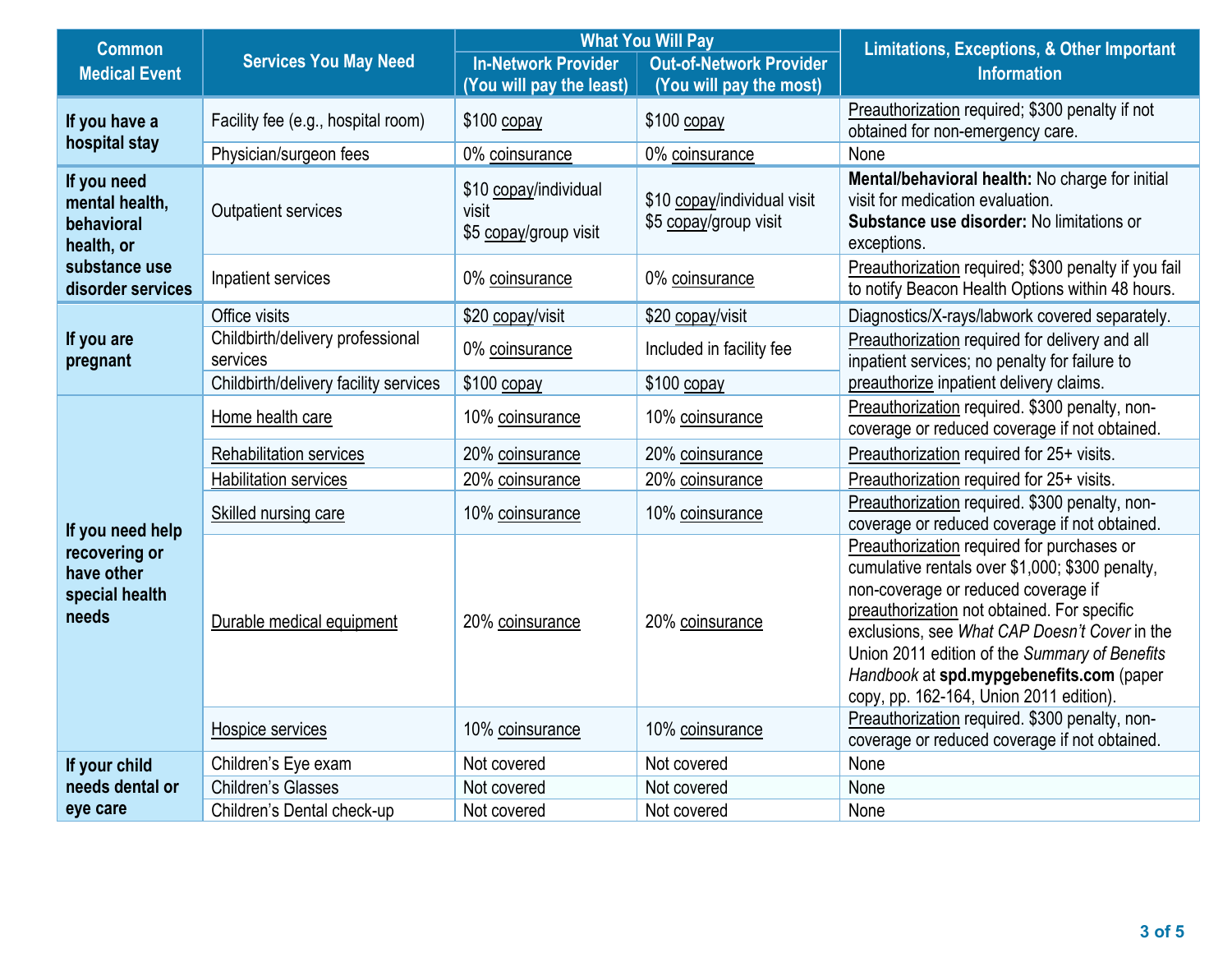# **Excluded Services & Other Covered Services:**

| Services Your Plan Generally Does NOT Cover (Check your policy or plan document for more information and a list of any other excluded services.) |                                                       |                                                             |  |  |  |
|--------------------------------------------------------------------------------------------------------------------------------------------------|-------------------------------------------------------|-------------------------------------------------------------|--|--|--|
| <b>Cosmetic Surgery</b>                                                                                                                          | Most coverage provided outside the United States. See | Routine Eye Care (Adult)<br>$\bullet$                       |  |  |  |
| Dental Care (Adult)                                                                                                                              | anthem.com/ca/pge                                     | Routine Foot Care                                           |  |  |  |
| Long-Term Care                                                                                                                                   | Non-emergency care when traveling outside the U.S.    | <b>Weight Loss Programs</b>                                 |  |  |  |
| Other Covered Services (Limitations may apply to these services. This isn't a complete list. Please see your plan document.)                     |                                                       |                                                             |  |  |  |
| Acupuncture                                                                                                                                      | <b>Chiropractic Care</b>                              | Infertility Treatment (up to a lifetime maximum of \$7,000) |  |  |  |
| <b>Bariatric Surgery</b>                                                                                                                         | Hearing Aids (1 per ear every 3 years)                | Private-Duty Nursing if approved under Home Health benefit  |  |  |  |

Your Rights to Continue Coverage: There are agencies that can help if you want to continue your coverage after it ends. The contact information for those agencies is: The plan at **1-800-964-0530**; your state insurance department; or the Department of Labor's Employee Benefits Security Administration at **1-866-444-EBSA (3272)** or **dol.gov/ebsa/healthreform.** Other coverage options may be available to you too, including buying individual insurance coverage through the Health Insurance Marketplace. For more information about the Marketplace, visit **healthcare.gov** or call **1-800-318-2596**.

Your Grievance and Appeals Rights: There are agencies that can help if you have a complaint against your plan for a denial of a claim. This complaint is called a grievance or appeal. For more information about your rights, look at the explanation of benefits you will receive for that medical claim. Your plan documents also provide complete information to submit a claim, appeal, or a grievance for any reason to your plan. For more information about your rights, this notice, or assistance, contact: Anthem Blue Cross, P.O. Box 4310, Woodland Hills, CA 91365-4310 / Telephone: **1-800-964-0530** / Website: **anthem.com/ca/pge**. You may also contact the Department of Labor's Employee Benefits Security Administration at **1-866-444-EBSA (3272)** or **dol.gov/ebsa/healthreform**.

### **Does this plan provide Minimum Essential Coverage? Yes**.

### **Does this plan meet Minimum Value Standards? Yes**.

If your plan doesn't meet the Minimum Value Standards, you may be eligible for a premium tax credit to help you pay for a plan through the Marketplace.

### **Language Access Services:**

Spanish (Español): Para obtener asistencia en Español, llame al **1-800-964-0530.** Tagalog (Tagalog): Kung kailangan ninyo ang tulong sa Tagalog tumawag sa **1-800-964-0530.** Chinese (中文): 如果需要中文的帮助,请拨打这个号码 **1-800-964-0530.** Navajo (Dine): Dinek'ehgo shika at'ohwol ninisingo, kwiijigo holne' **1-800-964-0530.**

–To see examples of how this plan might cover costs for a sample medical situation, see the next section.–